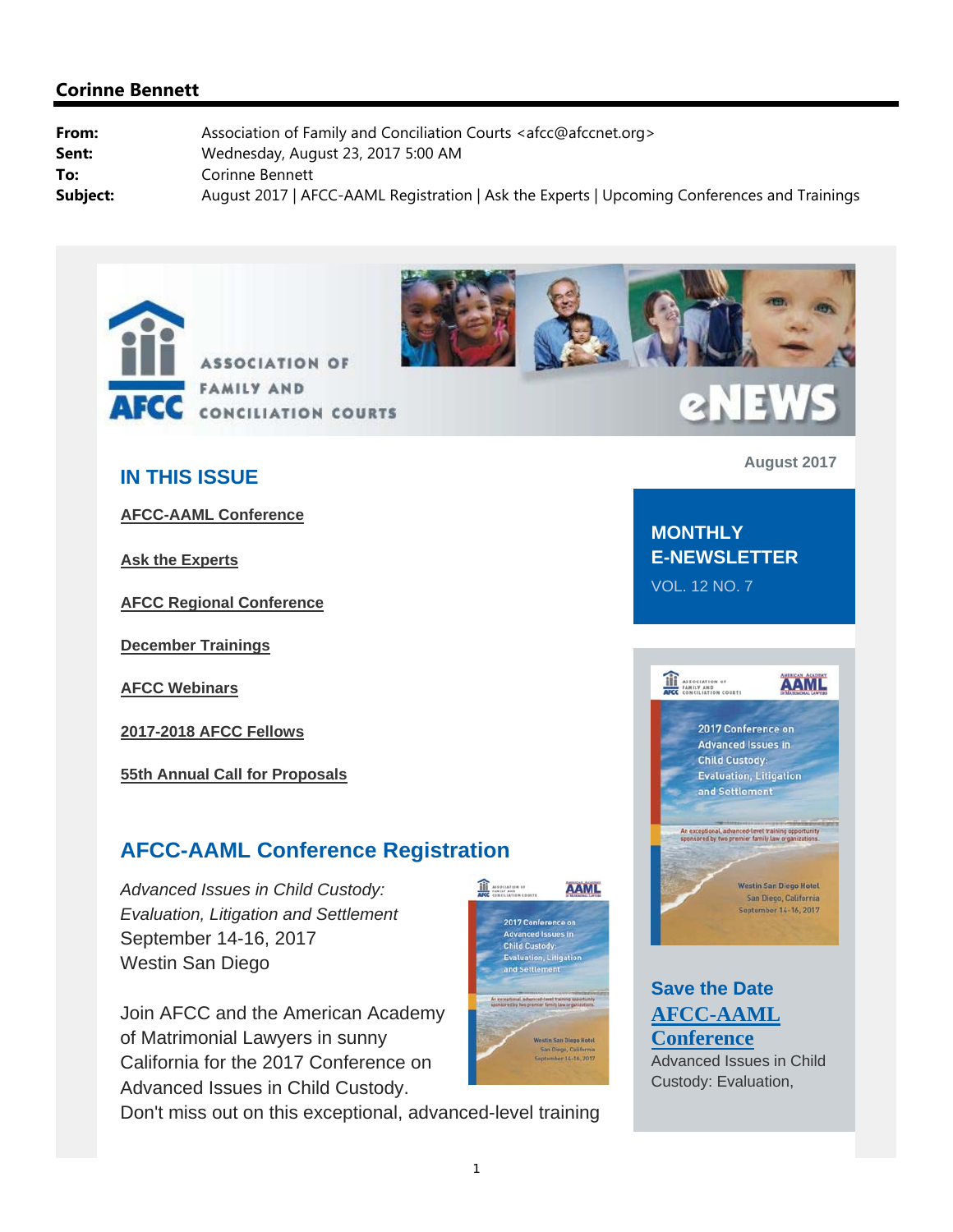opportunity. **Register now!** Make sure you book a hotel room, only a few rooms remain.

Read the brochure

## **Ask the Experts: Top 10 Examples of Cognitive Bias**

*Philip M. Stahl, PhD, ABPP (Forensic) and Robert A. Simon, PhD* 

Cognitive bias is a phenomenon resulting from how the human brain is designed, how it is wired and how it functions. The brain is an amazing and awesome organ but, like anything else, it isn't perfect and some of the aspects of design and function that result in the wonders of brain functioning also lay the foundation for cognitive bias. The key ingredient is that the cognitive bias influences the evaluator in forming conclusions by interfering with the necessary complex assessment and analysis of all data. Human brains are designed to oversimplify complex data, and this is where the risk of cognitive bias influencing conclusions occurs.

Read more

## **AFCC Regional Conference**

#### **Register today for the AFCC Regional**

**Conference,** *Beneath the Surface of High Conflict and Troubled Families,* November 2-4, 2017, at the Hyatt Regency Milwaukee, in Milwaukee, Wisconsin. The program brochure is available, with over 40 sessions and up to 16.5 hours of continuing education. You can register online today, the early bird discounted rate ends **October 2**.

#### **Conference Scholarships**

AFCC is offering a limited number of scholarships to the Regional Conference. Scholarships include a preconference institute registration, a full conference registration, welcome reception, luncheon, access to the Litigation and Settlement September 14-16, 2017 Westin San Diego San Diego, California

#### **AFCC Regional Conference**

Beneath the Surface of High Conflict and Troubled Families November 2-4, 2017 Hyatt Regency Milwaukee Milwaukee, Wisconsin

#### **AFCC Chapter Conferences**

**Florida Chapter Annual Conference** September 25-27, 2017 The Florida Hotel & Conference Center at the FL Mall Orlando, Florida

**Indiana Chapter Annual Conference** September 29, 2017 Chateau Thomas Winery Plainfield, Indiana

**Colorado Chapter Annual Conference**  October 13-15, 2017 Breckenridge, Colorado

**Ontario Chapter Annual Conference**  October 19-20, 2017 Toronto Reference Library Toronto, Ontario

**Arizona Chapter Annual Conference**  January 26-28, 2018 Hilton Sedona Resort Sedona, Arizona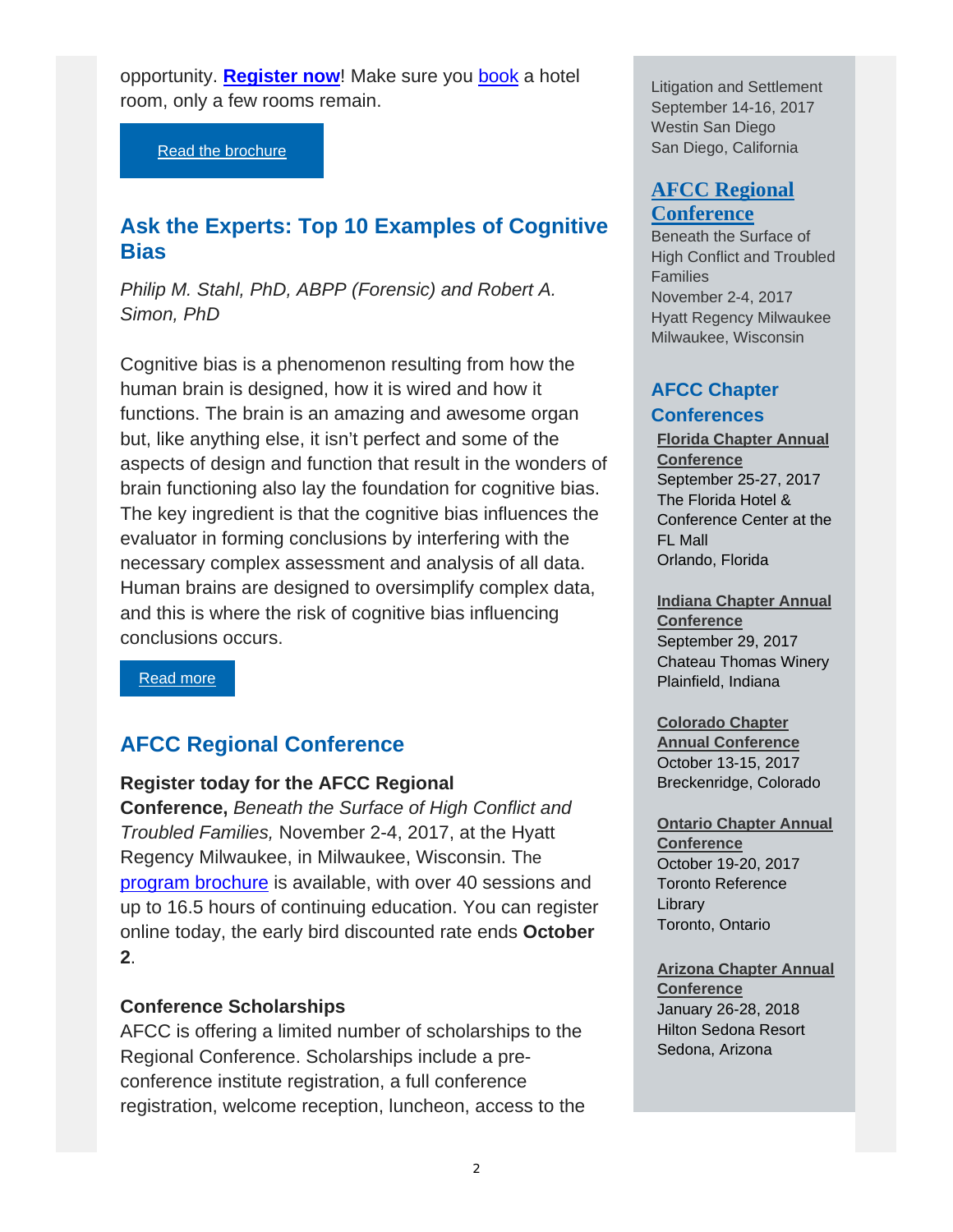hospitality suite, and a certificate of attendance. Recipients are responsible for funding any additional expenses. The deadline to apply is **September 8, 2017**.

#### **Hotel Information**

The Hyatt Regency Milwaukee is offering a special rate of \$139/night for single or double occupancy. To make your reservation, click here. Rooms frequently sell out before the room block is released. The special rate will no longer be offered after October 7.

#### **Advertising and Exhibit Opportunities**

To view exhibit and advertising opportunities, click here. For all questions, please contact AFCC Program Coordinator, Corinne Bennett.

Register Today

## **December Trainings**

Dates and topics have been announced for the December training programs sponsored by AFCC and the University of Baltimore School of Law.

## **Parenting Coordination: Essential Tools for Conflict Resolution**

*Debra Carter, PhD* December 4-5, 2017 University of Baltimore School of Law Baltimore, Maryland

## **Advanced Topics for Custody Evaluators:**

**Interviewing, Report Writing and Testifying** *David A. Martindale, PhD, ABPP* December 6-7, 2017 University of Baltimore School of Law Baltimore, Maryland

More Information

**Tech Talk** 

**EDITOR:** Leslye Hunter **lhunter@afccnet.org**

**ASSOCIATE EDITOR:** Corinne Bennett **cbennett@afccnet.org**

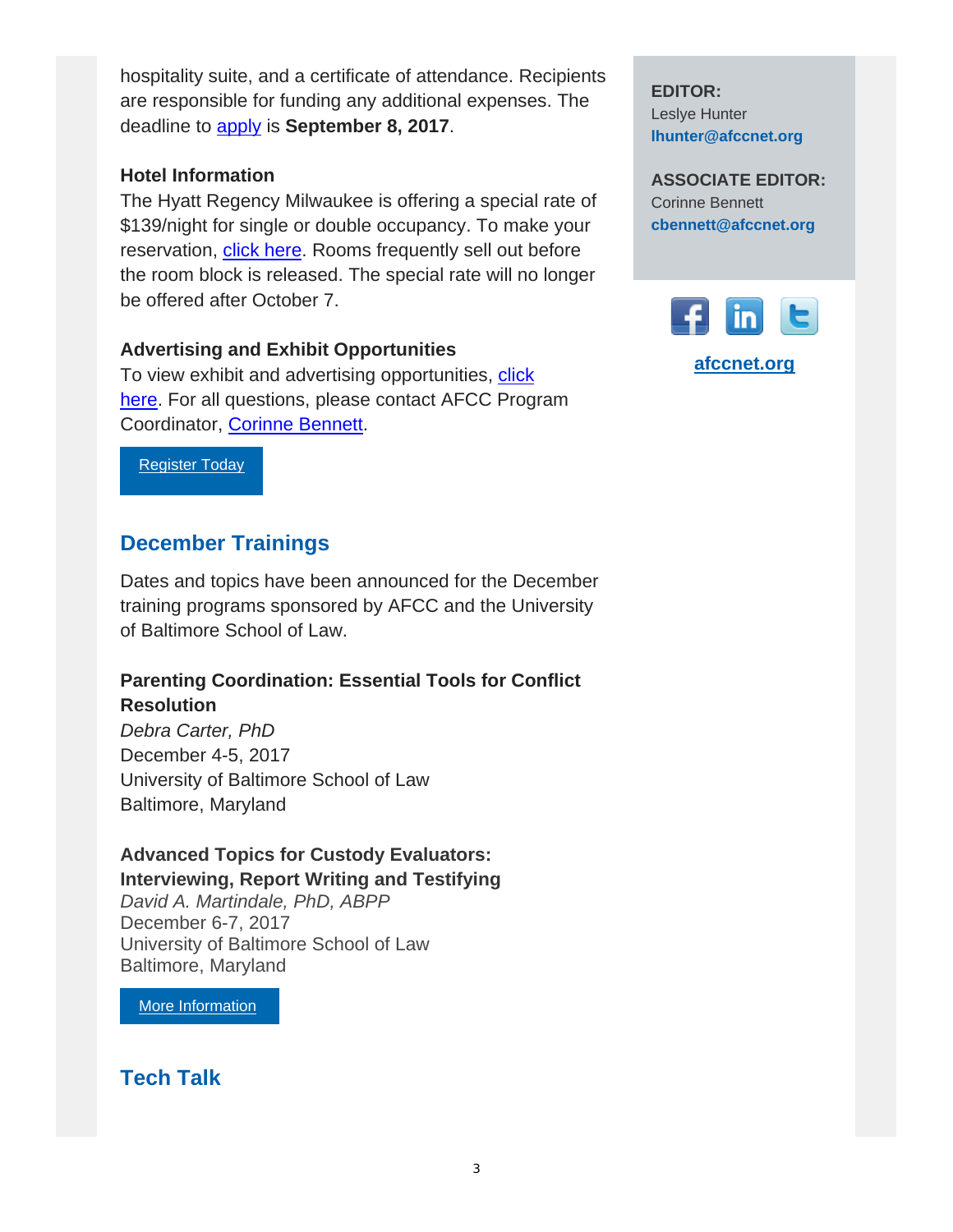Pardon our dust! Thank you for your patience as we have undergone a major database conversion. As a result, we would like you to update your information. When you login to your account, you now need to enter your email address (the address to which this email was sent) and a password. If you haven't already, please reset your password. If you encounter any trouble, please call the AFCC office, 608-664-3750.

## **Member News**

AFCC member, **Forrest S. Mosten,** has co-authored a new book published by the American Bar Association. *Unbundled Legal Services* is written with Elizabeth Potter Scully and is available.

AFCC's Faculty Administrative Editor for the Family Court Review, **Matthew Kiernan**, has been named Associate Dean for Academic Operations. He formally served as Director of Policy and Planning for Hofstra's Center for Children, Families and the Law. Congratulations Matt!

# **Chapter News**

The race to gain new members for a big cash prize is on! The AFCC chapter that gains the greatest percentage of AFCC members (of the parent organization) in their locale (state, province, or country in the case of Australia) between July 1, 2017 and May 31, 2018 will be awarded a check in the amount of \$5000 at the AFCC annual Conference in Washington, DC, June 6-9, 2018. Official figures will be maintained by the AFCC office.

# **AFCC Webinar Corner**



Register now for next month's webinar: **Interviewing Children: How to Talk and How to Listen** Mindy F. Mitnick, EdM, MA September 19, 2017 1:00pm Eastern



If you missed this month's webinar, Stepfamily Dynamics, members may access the recording for free through the Member Center of the AFCC website.

Webinar Archives

# **Introducing the 2017-2018 AFCC Fellows**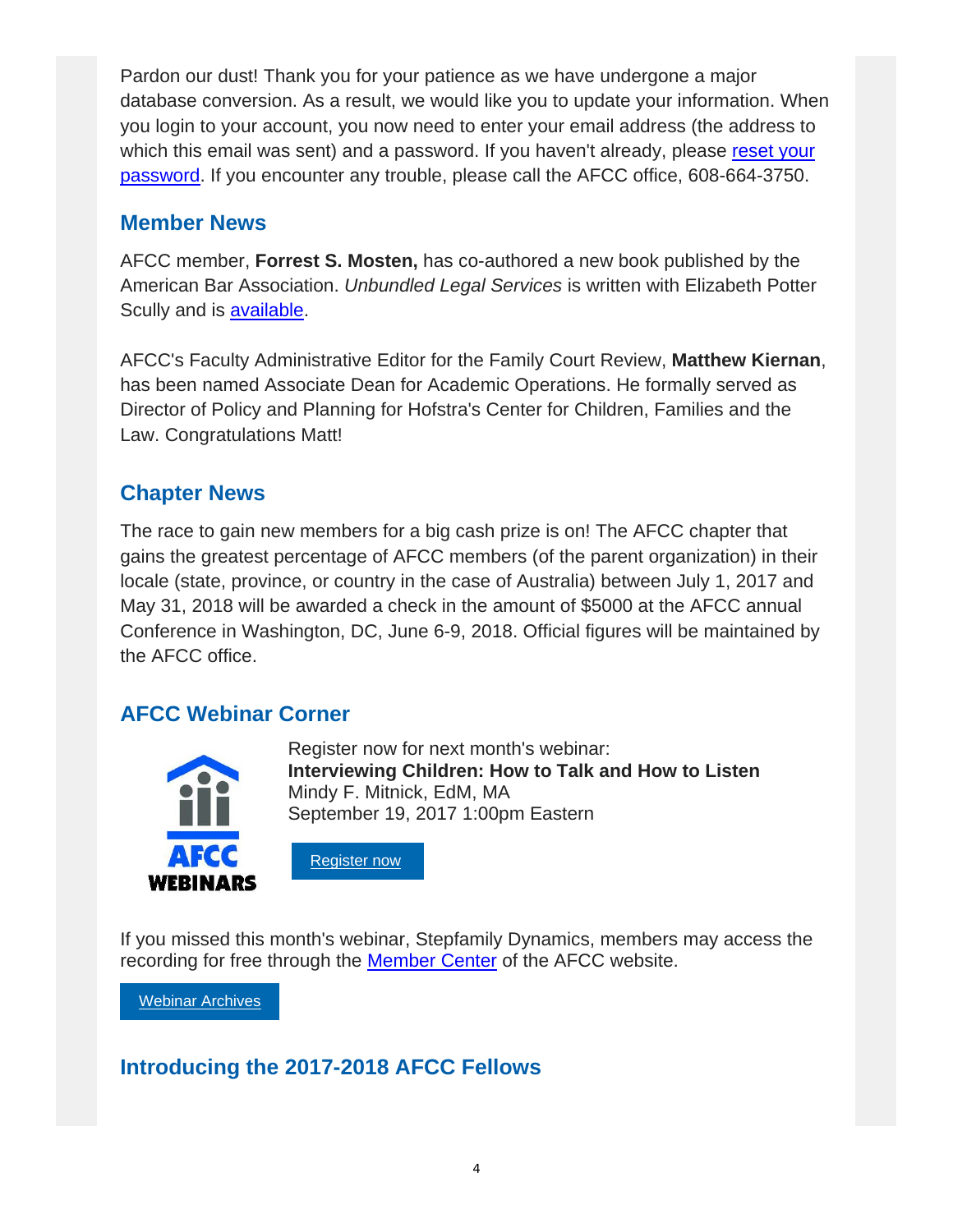AFCC is pleased to welcome **Robin Belcher-Timme**, PsyD and **Daniel Nau** as the AFCC Fellows for 2017-2018. Building off the E2M (early to mid career) program, Robin and Dan will have the opportunity to attend board meetings, participate in committee work, present at conferences, and get to know AFCC from the inside out. Robin is the Chief Psychologist at Connections Community Support Programs, he also operates an independent practice in clinical and forensic evaluation. Daniel is a Family ADR Case Manager with the Multi-Door Dispute Resolution Division of the District of Columbia Superior Court,where he was selected to mediate cases with instances of high intimate partner violence as part of a National Institute of Justice grant through Indiana University.

# **Submit a Proposal to Present at the 55th Annual Conference**

*Compassionate Family Court Systems: The Role of Trauma-Informed Jurisprudence* June 6-9, 2018 Washington Hilton DC, Washington, DC

AFCC is accepting proposals for 90-minute workshop sessions through October 2, 2017. The conference theme will explore ways to balance upholding the rule of law and exercising compassion in the family court system.

**View the Call for Proposals** 

**Association of Family and Conciliation Courts (AFCC)** 6525 Grand Teton Plaza, Madison, WI 53719 (608) 664-3750

Unsubscribe

Powered by : informz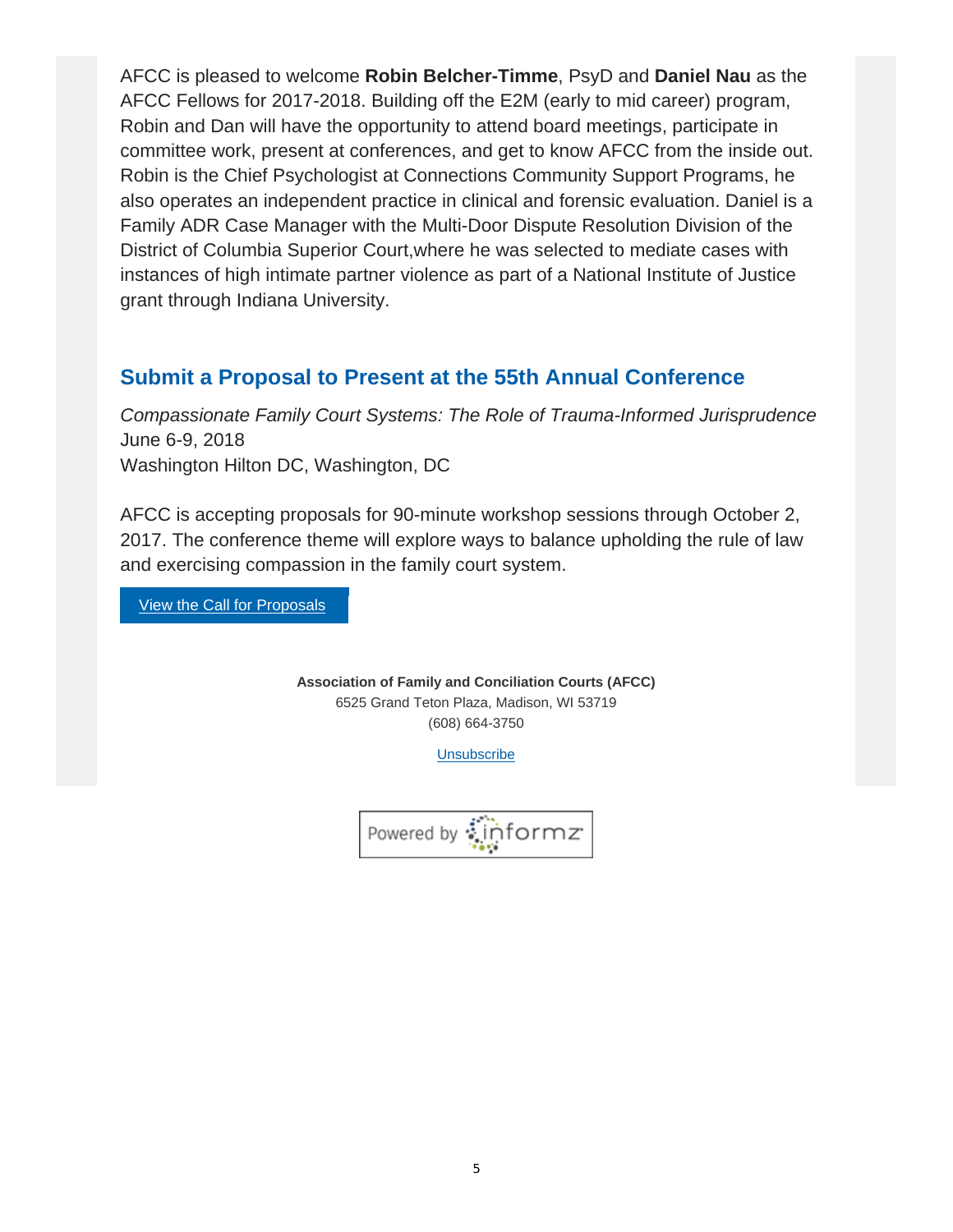

VOL. 12 NO. 8 AUGUST 2017

#### **Ask the Experts: Top 10 Examples of Cognitive Bias**

*Philip M. Stahl, PhD, ABPP (Forensic) and Robert A. Simon, PhD*

Cognitive bias is a phenomenon resulting from how the human brain is designed, how it is wired and how it functions. The brain is an amazing and awesome organ but, like anything else, it isn't perfect and some of the aspects of design and function that result in the wonders of brain functioning also lay the foundation for cognitive bias. The key ingredient is that the cognitive bias influences the evaluator in forming conclusions by interfering with the necessary complex assessment and analysis of all data. Human brains are designed to oversimplify complex data, and this is where the risk of cognitive bias influencing conclusions occurs. Examples of cognitive bias are primacy and Recency bias (placing inappropriate weight on what was learned first or learned last), availability bias (placing inappropriate weight on information which is more easily obtained or more readily available) and confirmatory bias (reaching conclusions before all the data is gathered and then searching for data that confirms the inappropriately reached conclusion or filtering what is learned through the inappropriately reached conclusion).

Cognitive bias is not the same as prejudicial bias (for example favoring mothers versus fathers, having a preconceived notion that relocation is always bad for children, or believing that very young children belong in the care of their mother). Instead, cognitive biases are often unknown to the person with the bias. Such biases reflect errors in logical reasoning and logical thinking. We believe that cognitive is the greatest threat to the validity of forensic expert work products and is something we all need to be aware of so that we can educate ourselves about the various types of bias and how to control for them. We also note that the need to identify and control for bias is specified in the AFCC Model Standards, the APA Ethical Principles and Code of Conduct, the APA's Child Custody Guidelines and the APA's Specialty Guidelines for Forensic Psychology to name a few. Below are the top 10 examples of cognitive bias, examples which are tied to the AFCC's Model Standards for Child Custody Evaluation and drawn from our review work of custody evaluations.

1) **AFCC Model Standard 5.4** identifies a need to have a balanced process (or note to explain if they are imbalanced). Evidence of such bias includes when the evaluator does not list amount of time spent with each interviewee in report and/or lists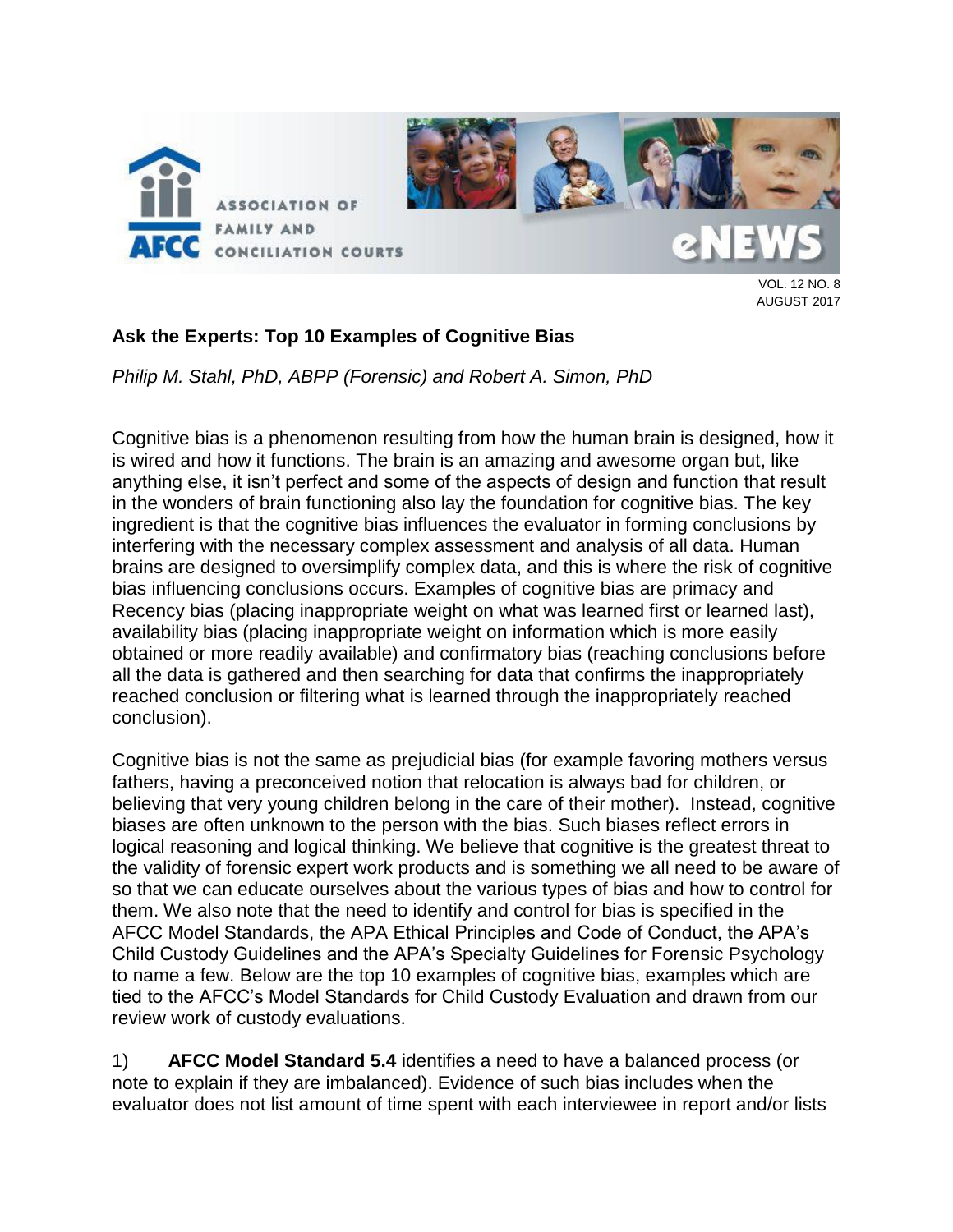significantly different amounts of time on each side. This is furthered when parents bring journals to the evaluator, and some are easier to read because they are typewritten whereas the others are more challenging as they are handwritten. In the report, the evaluator quotes from father's journal extensively but does not quote from mother's journals at all. Potential biases evidenced reflect availability bias, anchoring to Father's journal entries, and unbalanced procedures leading to confirmatory bias.

2) **AFCC Model Standard 4.5** identifies that evaluators need to avoid interim recommendations. Evidence of potential bias exists when an evaluator makes interim recommendations without sufficient data to have done so, and then the final recommendations are consistent with those interim recommendations. For example, in a relocation case, the interim recommendation is that the child attend school in one parent's neighborhood. In the final report, the evaluator recommends that the child remain in the same school and with the same parent, noting that continuity is important for the child. This is evidence of potential Recency and Confirmatory Bias.

3) **AFCC Model Standard 5.3** identifies "Commitment to Accuracy". One of the challenges in evaluations occurs when an evaluator is sloppy in gathering data. Even worse, when the evaluator does not adequately weigh all the data and provide sufficient alternative hypotheses for all the data, "thoroughly and impartially". When an evaluator fails to consider all the data and various multiple hypotheses, the evaluator is at risk of Anchoring bias, Confirmatory bias, either Primacy or Recency bias, or other such biases that influence the ways in which the evaluator fails to adequately assess and weigh all data.

4) **AFCC Model Standard 4.6** identifies that custody evaluators are strongly encouraged to use peer-reviewed published research in their reports. However, when an evaluator simply says something like "the research shows …", there is evidence of potential misuse of research. Research findings are group findings, and are always more nuanced than a black and white description. Often, research findings lead to multiple outcomes for groups, and application of those research data in individual cases is challenging. Citations allow for the court to understand the nuanced approach that is critical when considering the multiple hypotheses of a case.

5) **AFCC Model Standard 4.6** also identifies that evaluators are not to use research in a way that is misleading. Yet all too often, we have seen evaluators cite research that does not apply to the case, only cite studies that are outdated, or even cite studies that have been discredited, all to support findings and conclusions that other data does not support. This suggests that the evaluator has been influenced in some fashion, and selectively research data to give an appearance that the conclusions are in the child's best interests. This is most common in evaluations with questions of overnights for both parents versus one parent, and in relocation matters.

6) **AFCC Model Standard 5.2** identifies that evaluators are to assess factors that are statutorily defined or identified in case law. Bias is suggested when the evaluator brings in non-relevant factors to support a position, especially when such factors are not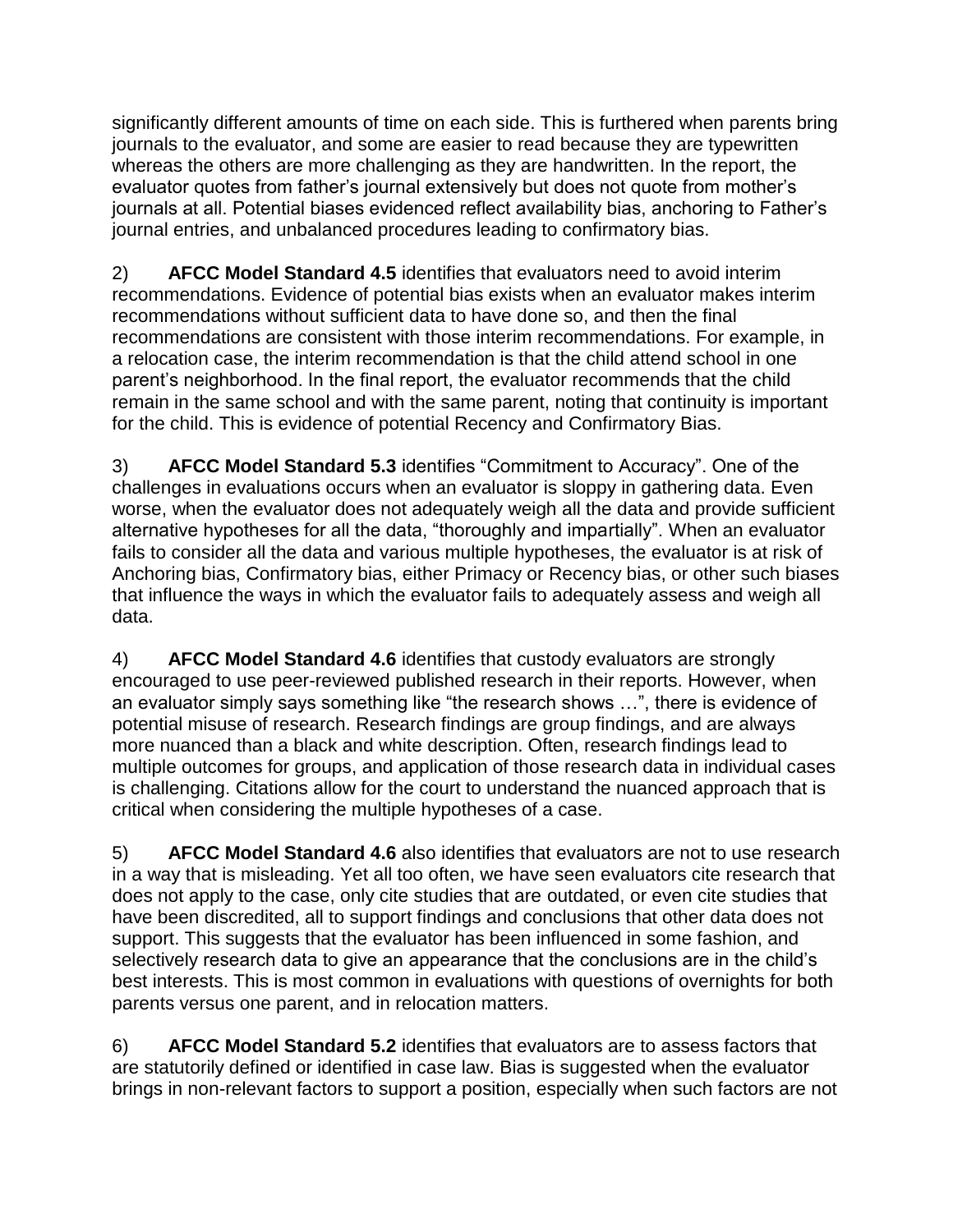relevant to the case. For example, when an evaluator in a relocation case recommends against the relocation of the children on the basis that children benefit from regular access to both parents, or recommends in favor of the relocation on the basis of "happy mom, happy kid" theories, there is a likelihood that the evaluator was influenced by preconceived beliefs, and hence Anchoring or Confirmatory bias, rather than gathering sufficient data and analyzing those data in a way that is neutral to the outcome.

7) **AFCC Model Standard Section 6** refers to psychological test usage - there is a significant risk of bias when an evaluator selectively picks data from a computergenerated report to support one's conclusions. This is made worse when an evaluator is not a psychologist and gets a report from the psychologist and the evaluator takes sentences from the psychologist's report to "bolster" conclusions. This is likely evidence of Confirmatory Bias.

8) **AFCC Model Standard Section 8.5** suggests that practitioners who are hired to review the work of a child custody evaluator shall avoid relationships with participants. it can always be somewhat difficult to avoid retention bias when hired as a consultant, but if one does take on the consultation role, one must not meet with a parent to avoid the further appearance of being biased by meetings with that parent. This is especially true if the parent hiring the reviewer only sees portions of the evaluator's file "to save money". Retention bias is impossible to avoid under such circumstances.

9) **AFCC Model Standard Section 11.4** identifies that evaluators shall be prepared to explain how different types of information were considered and weighted in formation of opinions. Evaluators who are not transparent in the analysis and simply make recommendations without identifying data that do not support their conclusions are at risk of being biased.

10) **AFCC Model Standard Section 1.2** identifies that evaluators need training in significance of culture in the lives of parties. Failure to do so can reflect both cognitive or implicit biases associated with culture and other traits of litigant parents.

Knowing about the risks of bias allows evaluators to take steps to reduce the risk of being influenced by such biases. The best ways to reduce risks of such influence include:

- Paying attention to and follow Model Standards and other such Guidelines or Rules of Court
- Recognize the complexities inherent in custody evaluation work and the risks of being influenced by one or more cognitive biases
- Remain curious and gather as much data as possible, especially about critical and relevant issues in the case
- Develop and consider multiple hypotheses throughout the data gathering process
- Avoid formulating conclusions until all data are gathered
- When presenting data, include data that do not support your conclusions as well as the data that do support your conclusions